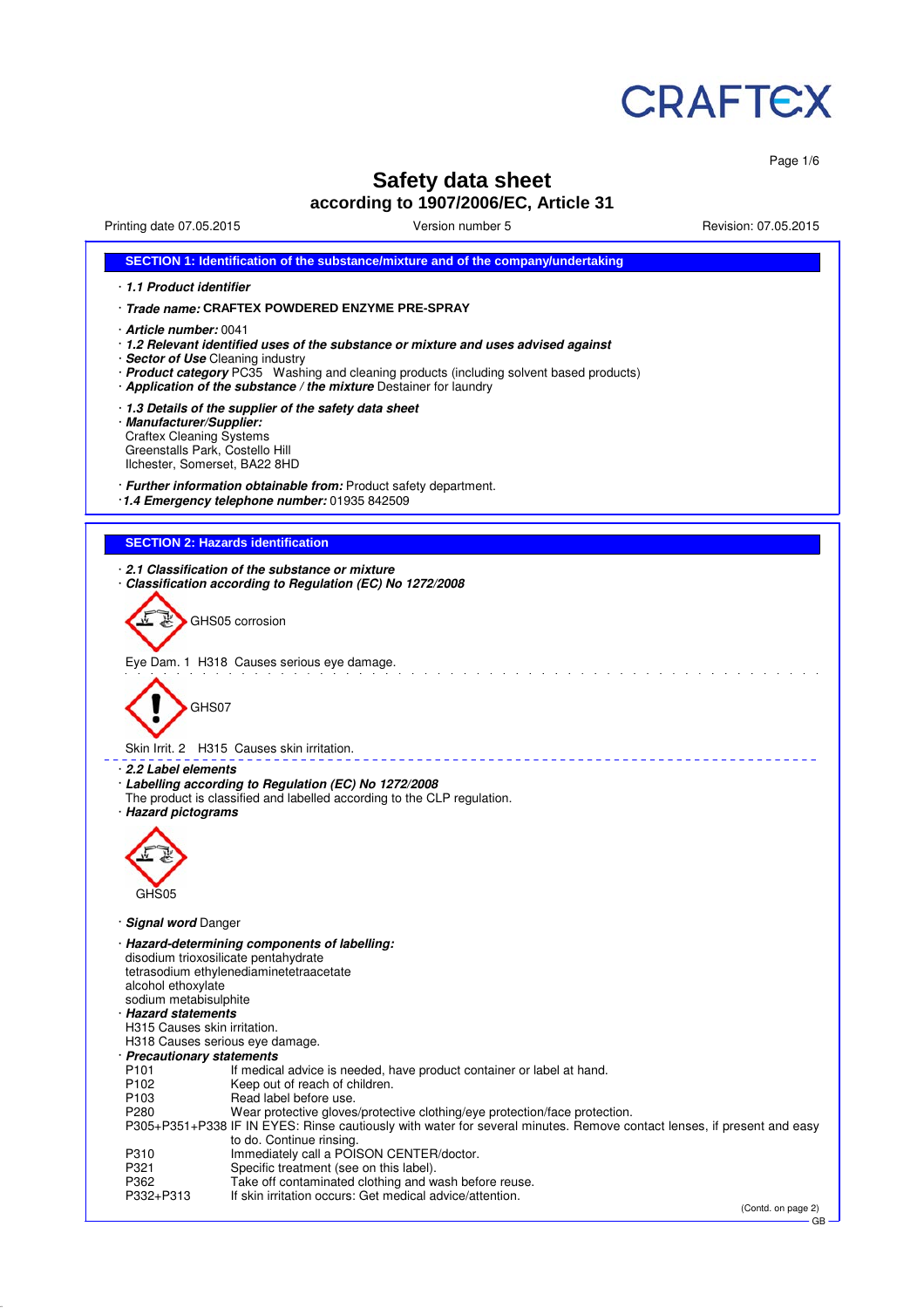Printing date 07.05.2015 **Principal and COVID-100** Version number 5 Revision: 07.05.2015

(Contd. of page 1)

## **Trade name: CRAFTEX POWDERED ENZYME PRE-SPRAY**

#### · **2.3 Other hazards**

· **Results of PBT and vPvB assessment**

- · **PBT:** Not applicable.
- · **vPvB:** Not applicable.

### **SECTION 3: Composition/information on ingredients**

· **3.2 Chemical characterisation: Mixtures**

· **Description:** Mixture of substances listed below with nonhazardous additions.

| · Dangerous components:                                                                                                                                        |                                                                                                    |             |  |  |  |
|----------------------------------------------------------------------------------------------------------------------------------------------------------------|----------------------------------------------------------------------------------------------------|-------------|--|--|--|
| CAS: 497-19-8                                                                                                                                                  | sodium carbonate                                                                                   | 10-25%      |  |  |  |
|                                                                                                                                                                | EINECS: 207-838-8 ( $\bullet$ Eye Irrit. 2, H319                                                   |             |  |  |  |
| CAS: 10213-79-3                                                                                                                                                | disodium trioxosilicate pentahydrate                                                               | $2.5 - 10%$ |  |  |  |
|                                                                                                                                                                | EINECS: 229-912-9 $\bigotimes$ Skin Corr. 1B, H314; $\bigcirc$ Acute Tox. 4, H302; STOT SE 3, H335 |             |  |  |  |
| CAS: 64-02-8                                                                                                                                                   | tetrasodium ethylenediaminetetraacetate                                                            | $2.5 - 10%$ |  |  |  |
|                                                                                                                                                                | EINECS: 200-573-9 $\bigotimes$ Eye Dam. 1, H318; $\bigotimes$ Acute Tox. 4, H302                   |             |  |  |  |
|                                                                                                                                                                | alcohol ethoxylate                                                                                 | < 2.5%      |  |  |  |
|                                                                                                                                                                | → Acute Tox. 3, H301; → Eye Dam. 1, H318                                                           |             |  |  |  |
| CAS: 7681-57-4                                                                                                                                                 | sodium metabisulphite                                                                              | $< 2.5\%$   |  |  |  |
|                                                                                                                                                                | EINECS: 231-673-0 $\bigotimes$ Eye Dam. 1, H318; $\bigcirc$ Acute Tox. 4, H302                     |             |  |  |  |
| · Regulation (EC) No 648/2004 on detergents / Labelling for contents                                                                                           |                                                                                                    |             |  |  |  |
| phosphates                                                                                                                                                     |                                                                                                    |             |  |  |  |
| EDTA and salts thereof, anionic surfactants, non-ionic surfactants, preservation agents (SODIUM < 5%<br>METABISULFITE), optical brighteners, enzymes, perfumes |                                                                                                    |             |  |  |  |

#### **SECTION 4: First aid measures**

· **4.1 Description of first aid measures**

· **After inhalation:** Supply fresh air; consult doctor in case of complaints.

- · **After skin contact:** Generally the product does not irritate the skin.
- · **After eye contact:** Rinse opened eye for several minutes under running water. If symptoms persist, consult a doctor.
- · **After swallowing:** If symptoms persist consult doctor.
- · **4.2 Most important symptoms and effects, both acute and delayed** No further relevant information available.
- · **4.3 Indication of any immediate medical attention and special treatment needed**

No further relevant information available.

### **SECTION 5: Firefighting measures**

- · **5.1 Extinguishing media**
- · **Suitable extinguishing agents:** CO2, powder or water spray. Fight larger fires with water spray or alcohol resistant foam.
- · **5.2 Special hazards arising from the substance or mixture** No further relevant information available.
- · **5.3 Advice for firefighters**
- · **Protective equipment:** No special measures required.

#### **SECTION 6: Accidental release measures**

- · **6.1 Personal precautions, protective equipment and emergency procedures** Not required.
- · **6.2 Environmental precautions:** Do not allow to enter sewers/ surface or ground water.
- · **6.3 Methods and material for containment and cleaning up:** Pick up mechanically.
- · **6.4 Reference to other sections**
- See Section 7 for information on safe handling.
- See Section 8 for information on personal protection equipment.
- See Section 13 for disposal information.

### **SECTION 7: Handling and storage**

· **7.1 Precautions for safe handling** Prevent formation of dust.

(Contd. on page 3) GB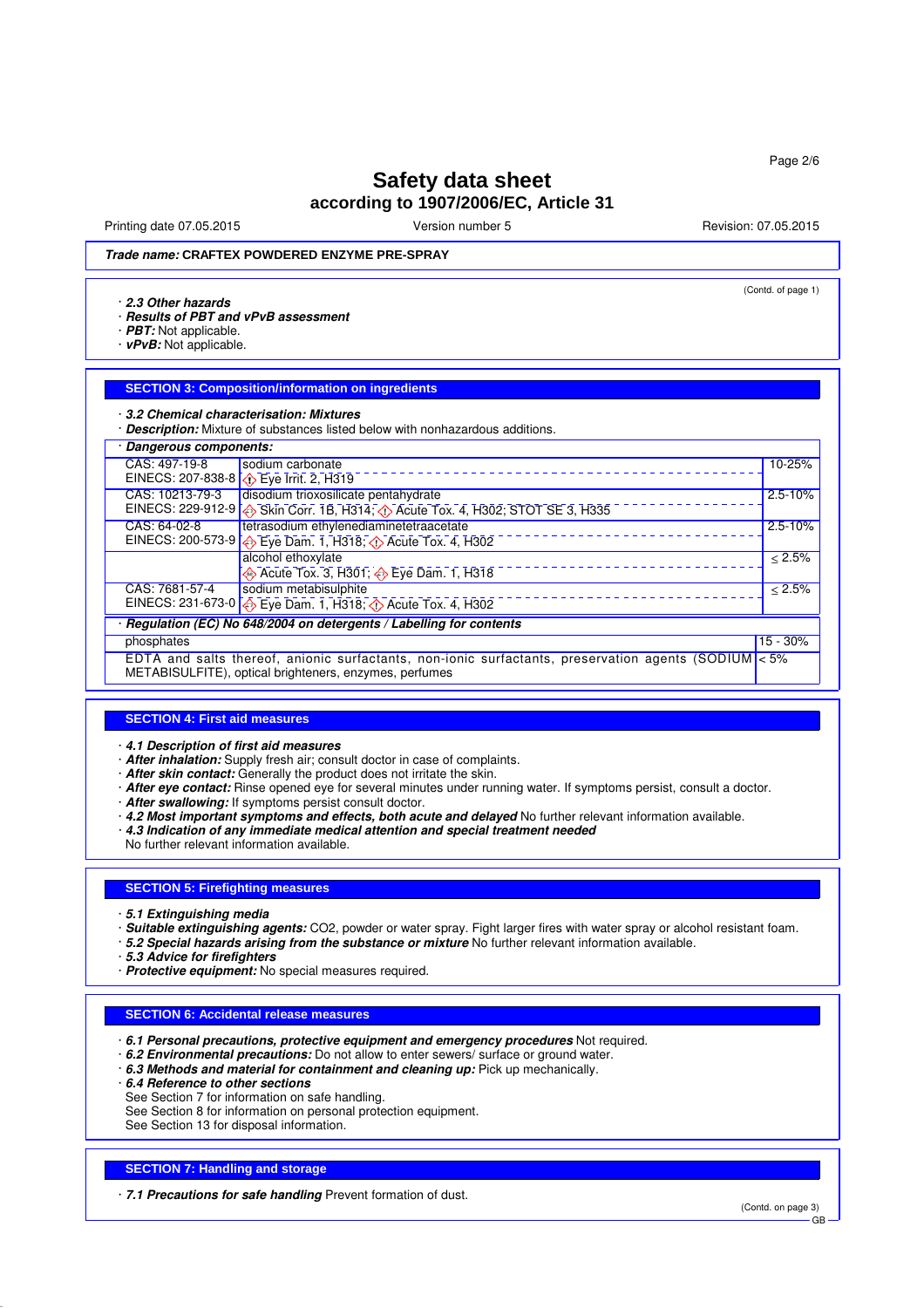Printing date 07.05.2015 **Principal and COVID-100** Version number 5 Revision: 07.05.2015

(Contd. of page 2)

## **Trade name: CRAFTEX POWDERED ENZYME PRE-SPRAY**

· **Information about fire - and explosion protection:** No special measures required.

· **7.2 Conditions for safe storage, including any incompatibilities**

· **Storage:**

· **Requirements to be met by storerooms and receptacles:** No special requirements.

- · **Information about storage in one common storage facility:** Not required.
- · **Further information about storage conditions:** Keep container tightly sealed.

· **7.3 Specific end use(s)** No further relevant information available.

### **SECTION 8: Exposure controls/personal protection**

· **Additional information about design of technical facilities:** No further data; see item 7.

- · **8.1 Control parameters**
- · **Ingredients with limit values that require monitoring at the workplace:**

**7681-57-4 sodium metabisulphite**

WEL Long-term value: 5 mg/m<sup>3</sup>

- · **Additional information:** The lists valid during the making were used as basis.
- · **8.2 Exposure controls**
- · **Personal protective equipment:**
- · **General protective and hygienic measures:** Keep away from foodstuffs, beverages and feed. Immediately remove all soiled and contaminated clothing Wash hands before breaks and at the end of work. Avoid contact with the eyes. Avoid contact with the eyes and skin.
- · **Respiratory protection:**
- 

In case of brief exposure or low pollution use respiratory filter device. In case of intensive or longer exposure use selfcontained respiratory protective device.

· **Protection of hands:**



Protective gloves

The glove material has to be impermeable and resistant to the product/ the substance/ the preparation. Due to missing tests no recommendation to the glove material can be given for the product/ the preparation/ the chemical mixture.

Selection of the glove material on consideration of the penetration times, rates of diffusion and the degradation · **Material of gloves**

The selection of the suitable gloves does not only depend on the material, but also on further marks of quality and varies from manufacturer to manufacturer. As the product is a preparation of several substances, the resistance of the glove material can not be calculated in advance and has therefore to be checked prior to the application.

- · **Penetration time of glove material**
- The exact break through time has to be found out by the manufacturer of the protective gloves and has to be observed. · **Eye protection:**



Tightly sealed goggles

### **SECTION 9: Physical and chemical properties**

- · **9.1 Information on basic physical and chemical properties**
- · **General Information**
- · **Appearance:**
	-
- Odour:
- Form: Powder Powder Powder Powder Powder Powder Powder Powder Powder Powder Powder Powder Powder Powder Powder<br>**Powder Powder Powder Powder Powder Powder Powder:** Powder Powder Powder Powder Powder Powder Powder Powder Pow White speckled<br>Vanilla

(Contd. on page 4)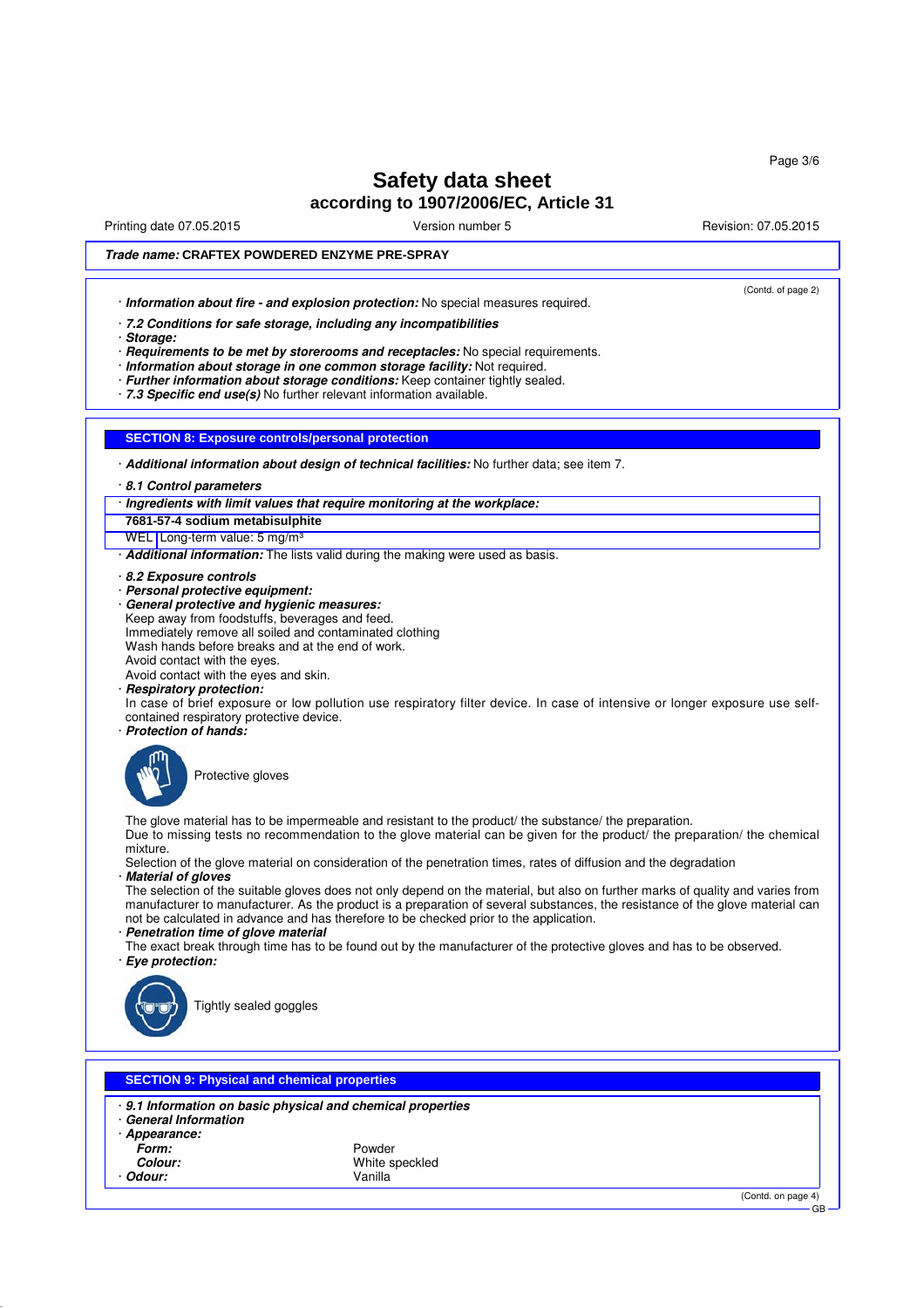Printing date 07.05.2015 **Version number 5** Nevision: 07.05.2015 **Revision: 07.05.2015** 

## **Trade name: CRAFTEX POWDERED ENZYME PRE-SPRAY**

|                                                                                              | (Contd. of page 3)                                                       |
|----------------------------------------------------------------------------------------------|--------------------------------------------------------------------------|
| · Odour threshold:                                                                           | Not determined.                                                          |
| $\cdot$ pH-value at 20 $\degree$ C:                                                          | 11                                                                       |
| · Change in condition<br>Melting point/Melting range:<br><b>Boiling point/Boiling range:</b> | Undetermined.<br>Undetermined.                                           |
| · Flash point:                                                                               | Not applicable.                                                          |
| · Flammability (solid, gaseous):                                                             | Not determined.                                                          |
| · Ignition temperature:                                                                      |                                                                          |
| <b>Decomposition temperature:</b>                                                            | Not determined.                                                          |
| · Self-igniting:                                                                             | Product is not selfigniting.                                             |
| Danger of explosion:                                                                         | Product does not present an explosion hazard.                            |
| · Explosion limits:<br>Lower:<br>Upper:                                                      | Not determined.<br>Not determined.                                       |
| · Vapour pressure:                                                                           | Not applicable.                                                          |
| Density:<br><b>Relative density</b><br>Vapour density<br>· Evaporation rate                  | Not determined.<br>Not determined.<br>Not applicable.<br>Not applicable. |
| · Solubility in / Miscibility with<br>water:                                                 | Soluble.                                                                 |
| · Partition coefficient (n-octanol/water): Not determined.                                   |                                                                          |
| · Viscosity:<br>Dynamic:<br>Kinematic:                                                       | Not applicable.<br>Not applicable.                                       |
| · Solvent content:<br>Organic solvents:                                                      | 0.0%                                                                     |
| Solids content:<br>· 9.2 Other information                                                   | 95.6%<br>No further relevant information available.                      |

### **SECTION 10: Stability and reactivity**

- · **10.1 Reactivity**
- · **10.2 Chemical stability**
- · **Thermal decomposition / conditions to be avoided:** No decomposition if used according to specifications.
- · **10.3 Possibility of hazardous reactions** No dangerous reactions known.
- · **10.4 Conditions to avoid** No further relevant information available.
- · **10.5 Incompatible materials:** No further relevant information available.
- · **10.6 Hazardous decomposition products:** No dangerous decomposition products known.

### **SECTION 11: Toxicological information**

- · **11.1 Information on toxicological effects**
- · **Acute toxicity:**
- · **Primary irritant effect:**
- · **on the skin:** No irritant effect.
- · **on the eye:** Irritating effect.
- · **Sensitisation:** No sensitising effects known.
- · **Additional toxicological information:**

The product shows the following dangers according to the calculation method of the General EU Classification Guidelines for Preparations as issued in the latest version:

(Contd. on page 5) GB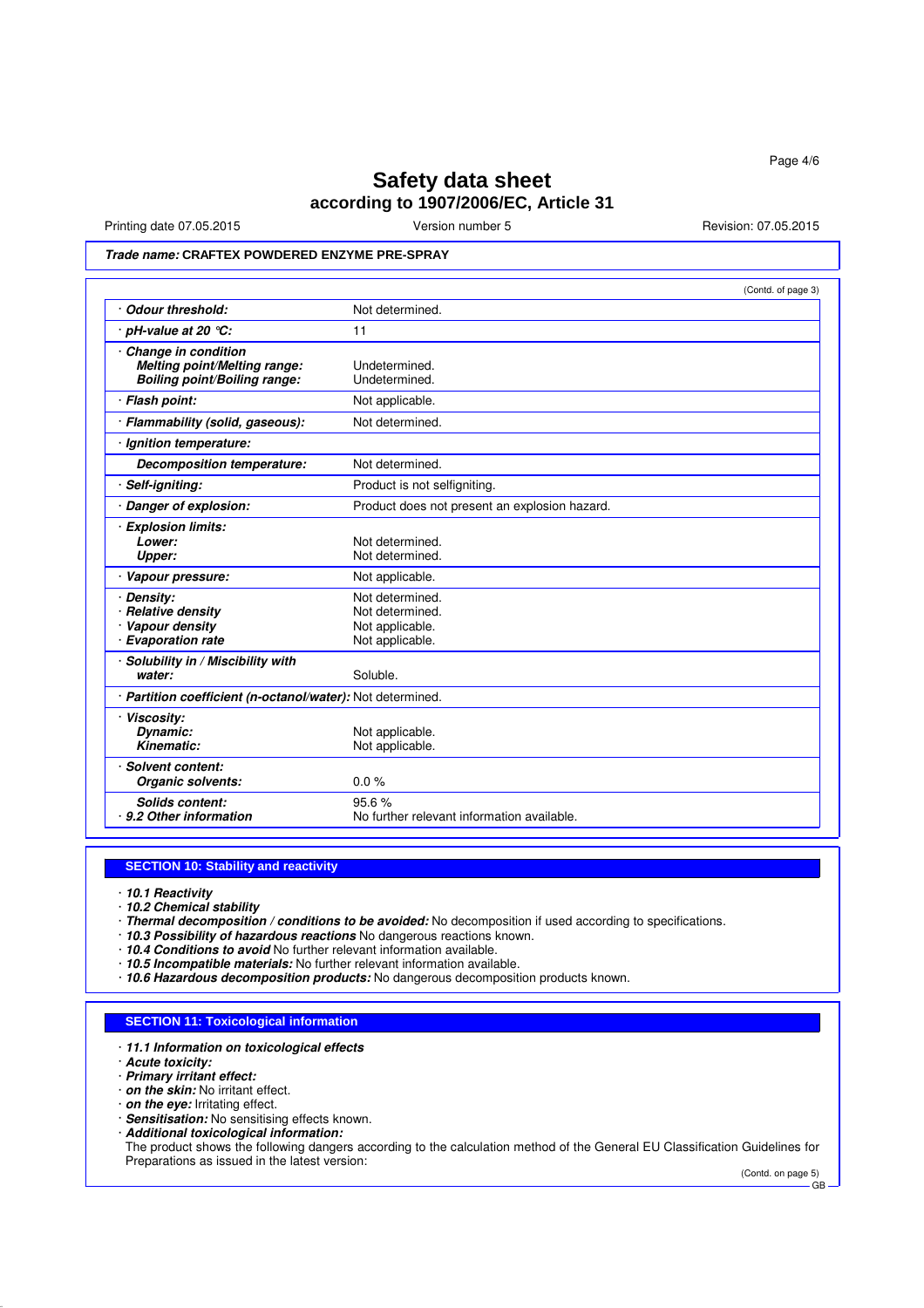Printing date 07.05.2015 **Principal and COVID-100** Version number 5 Revision: 07.05.2015

(Contd. of page 4)

## **Trade name: CRAFTEX POWDERED ENZYME PRE-SPRAY**

#### Irritant

### **SECTION 12: Ecological information**

- · **12.1 Toxicity**
- · **Aquatic toxicity:** No further relevant information available.
- · **12.2 Persistence and degradability** No further relevant information available.
- · **12.3 Bioaccumulative potential** No further relevant information available.
- · **12.4 Mobility in soil** No further relevant information available.
- · **Additional ecological information:**
- · **General notes:**
- Water hazard class 1 (German Regulation) (Self-assessment): slightly hazardous for water
- Do not allow undiluted product or large quantities of it to reach ground water, water course or sewage system.
- · **12.5 Results of PBT and vPvB assessment**
- · **PBT:** Not applicable.
- · **vPvB:** Not applicable.
- · **12.6 Other adverse effects** No further relevant information available.

#### **SECTION 13: Disposal considerations**

- · **13.1 Waste treatment methods**
- · **Recommendation** Must not be disposed together with household waste. Do not allow product to reach sewage system.
- · **Uncleaned packaging:**
- · **Recommendation:** Disposal must be made according to official regulations.
- · **Recommended cleansing agents:** Water, if necessary together with cleansing agents.

| <b>SECTION 14: Transport information</b>                                        |                 |  |  |  |
|---------------------------------------------------------------------------------|-----------------|--|--|--|
| $\cdot$ 14.1 UN-Number<br>· ADR, ADN, IMDG, IATA                                | None            |  |  |  |
| 14.2 UN proper shipping name<br>· ADR, ADN, IMDG, IATA                          | None            |  |  |  |
| 14.3 Transport hazard class(es)                                                 |                 |  |  |  |
| · ADR, ADN, IMDG, IATA<br>Class                                                 | None            |  |  |  |
| 14.4 Packing group<br>· ADR, IMDG, IATA                                         | None            |  |  |  |
| 14.5 Environmental hazards:<br>· Marine pollutant:                              | No.             |  |  |  |
| 14.6 Special precautions for user                                               | Not applicable. |  |  |  |
| 14.7 Transport in bulk according to Annex II of<br>MARPOL73/78 and the IBC Code | Not applicable. |  |  |  |
| · UN "Model Regulation":                                                        |                 |  |  |  |

### **SECTION 15: Regulatory information**

· **15.1 Safety, health and environmental regulations/legislation specific for the substance or mixture**

No further relevant information available.

· **15.2 Chemical safety assessment:** A Chemical Safety Assessment has not been carried out.

### **SECTION 16: Other information**

This information is based on our present knowledge. However, this shall not constitute a guarantee for any specific product features and shall not establish a legally valid contractual relationship.

 $\overline{GR}$